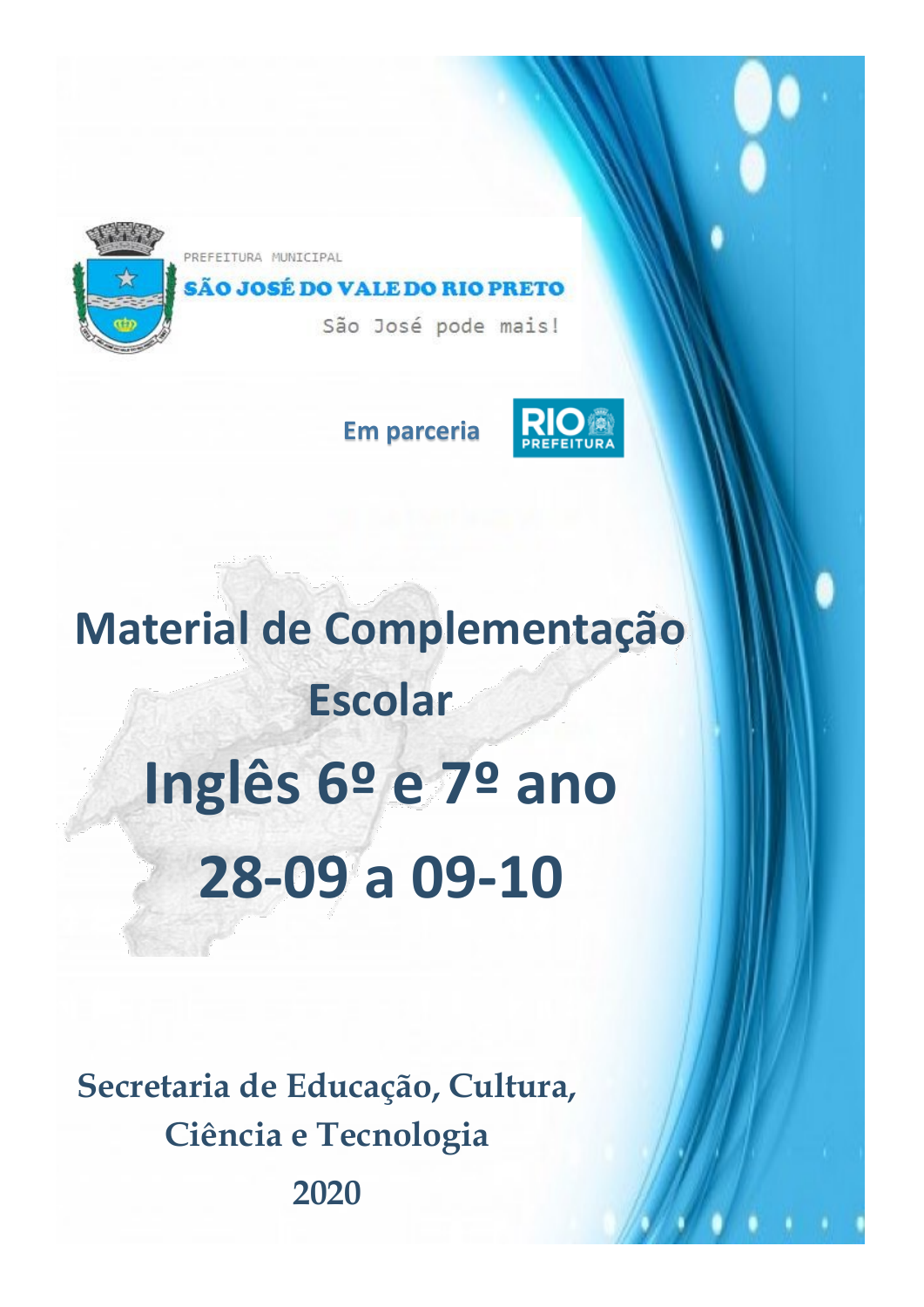MATERIAL DE COMPLEMENTAÇÃO ESCOLAR - 1.1

### **AROUND THE SUN**

# **What do you know about the** *Solar System?* **Teste seus conhecimentos.**



Public domain

1. Responda as perguntas abaixo sem recorrer a qualquer tipo de consulta. Em seguida, leia o texto da página 5 e confira as suas respostas.

- A. No nosso sistema solar há 8 planetas. Quais são eles?
- B. Qual é o menor planeta?
- C. Qual planeta que, às vezes, pode ser visto da Terra?
- D. Qual é o nome do nosso planeta?
- E. Que planeta é conhecido como o "Planeta Vermelho"?
- F. Qual é o maior planeta do sistema solar?
- G. Qual planeta está mais próximo do sol?
- H. Qual planeta está mais afastado do sol?
- I. Qual planeta é rodeado por grandes anéis?

#### *APROVEITE ESSAS DICAS!!!*

*Você conhece a NASA? É uma agência norte-americana responsável por desenvolver tecnologias para a exploração e estudo espacial.*



**Space** National Aeronautics and Administration

Acesse o site NASA KIDS e divirta-se

com jogos e outras atividades legais



https://www.nasa.gov/kidsclub/index.html

Escolha um planeta e clique sobre ele. Você terá uma surpresa!!



https://solarsystem.nasa.gov/solarsystem/our-solar-system/overview/ Que tal ver imagens da Terra filmadas por uma estação espacial?



o

Você ainda duvida que a Terra é redonda???? Acesse o site da NASA e brinque de "rodar" o nosso planeta.



MINDIAL BA ARQUITETURA

4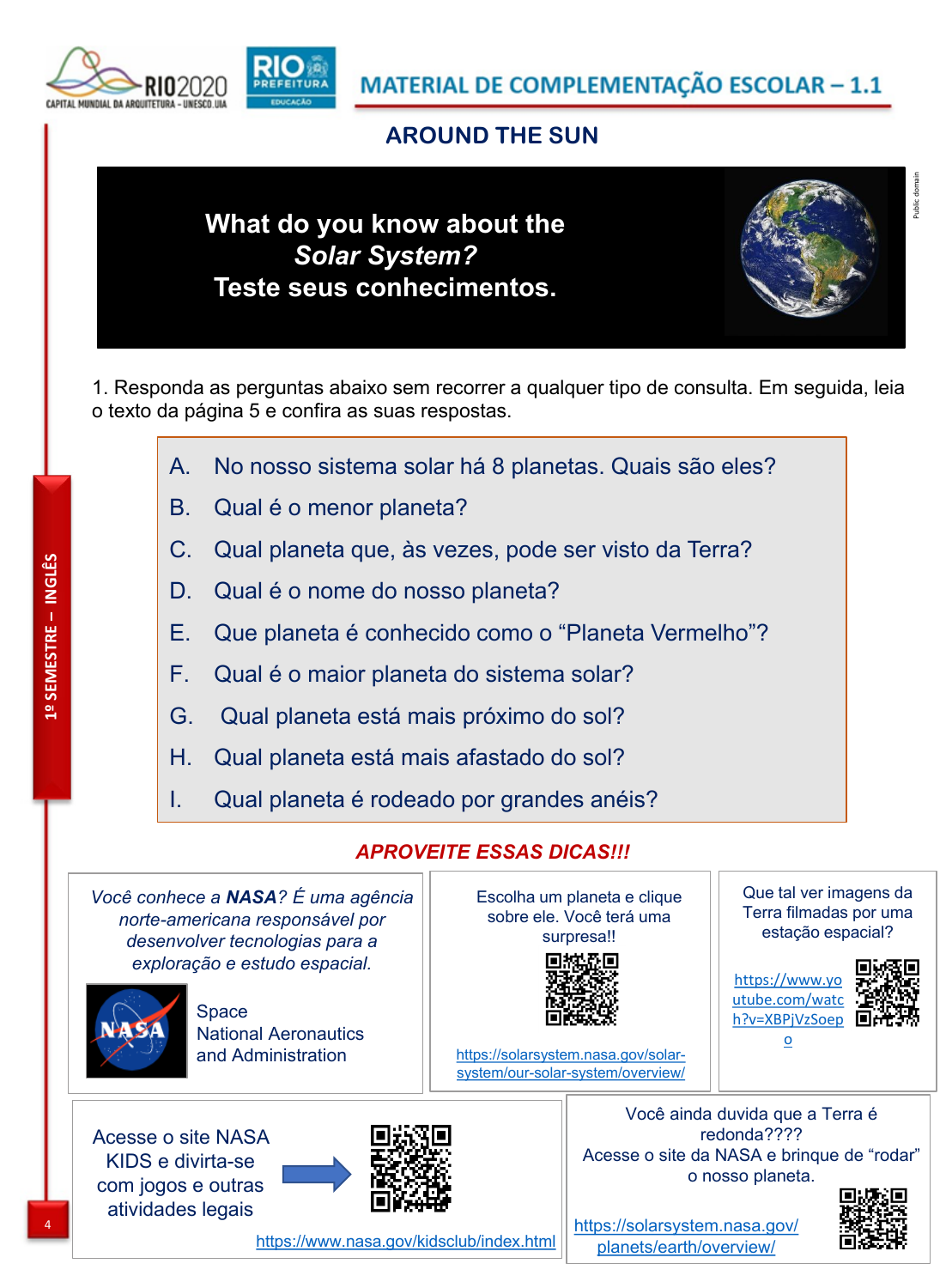## MATERIAL DE COMPLEMENTAÇÃO ESCOLAR - 1.1





#### $\equiv$  TIME KIDS

What We Are Stand

**ScienceSpace Around the Sun** December 20, 2019

Need help with vocabulary?  $\odot$ Check the glossary on page 6.

## **There are eight planets in our solar system. They travel around the sun.**

**Mercury** is the smallest planet in our solar system. It is the closest planet to the sun. It is hot during the day. It is freezing cold at night.

**Venus** is very bright. It can sometimes be seen from Earth! Venus is the hottest planet. It is surrounded by poisonous gas.

**Earth** is our home. It is the third planet from the sun. It is the only one known to support life. Most of Earth is covered by water.

Mars is known as the Red Planet. Why? Iron in its soil gives Mars a reddish color. Scientists are studying Mars for signs of life.

**Jupiter** is the largest planet in our solar system. It is made of gas. It has an area called the Great Red Spot. The spot is a huge storm.

**Saturn** is surrounded by bigger rings than any other planet. They are made of ice, dust, and rock. It also has more than 60 known moons.

**Uranus** is very cold. It is the only planet that spins on its side. It was the first planet to be discovered using a telescope.

**Neptune** is the farthest planet from the sun. Like Uranus, it is called an ice giant. The planet has strong winds and big storms.



#### [Adapted from TIME for *KIDS*]

Acesse o website da TIME for KIDS e assista ao vídeo no final da página. Priorize o início do vídeo e a pronúncia dos planetas em inglês.



5